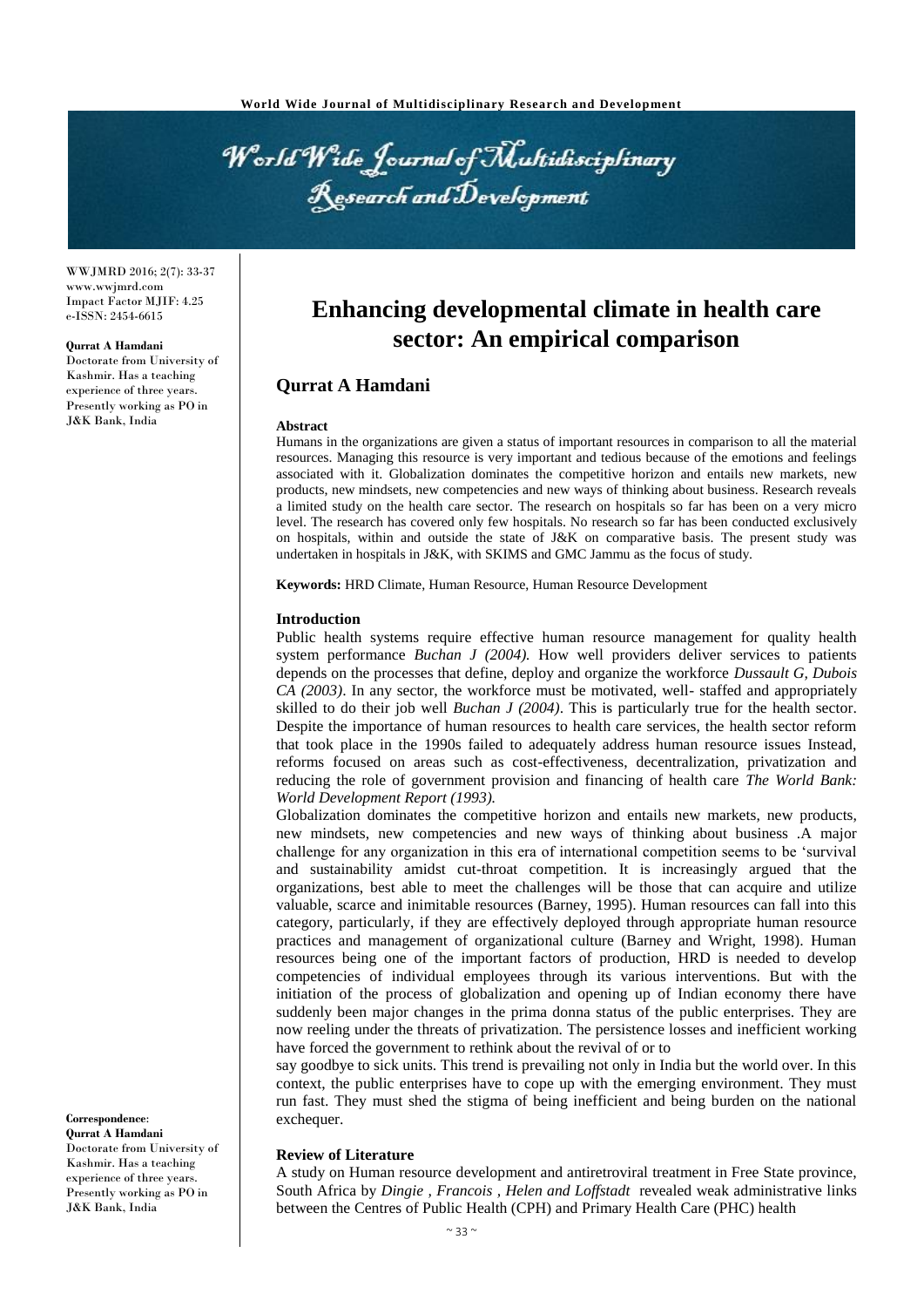facilities. A common concern among all respondents was the extremely inadequate salary. Managers cited lack of authority and poor knowledge and skills in human resource management. Lack of resources and infrastructure were identified as major barriers to improving immunization. The study found that the National Immunization Program in Georgia was characterized by weak organizational structure and processes and a lack of knowledge and skills in management and supervision, especially at peripheral levels. The development of the skills and processes of a well-managed workforce may help improve immunization rates, facilitate successful implementation of remaining health care reforms and is an overall, wise investment. However, reforms at strategic policy levels and across sectors will be necessary to address the systemic financial and health system constraints impeding the performance of the immunization program and the health care system as a whole.

A study on HRD climate and organizational performance with focus on Job satisfaction as a correlate: exploratory analysis by *Ajay and Nirmal* attempted to analyze and determine the relationship and impact of HRD Climate on Job Satisfaction as an OP measure in selected public sector organization. The study was based on the responses sought from 71 junior and middle level executives from various departments of a public sector undertaking (HMT Ltd.). The findings indicated that HRD Climate has a definite impact on Job Satisfaction which in turn leads to the increased organizational performance.

## **Sample Organizations at a Glance**

The sample organizations include; 1) SKIMS, Soura Srinagar, 2) GMC Jammu. The brief description of the sample selected organizations is given as under:-

Sher-i-Kashmir Institute of Medical Sciences Srinagar. The Institute was partially commissioned on 5th December 1982.Sher-i-Kashmir Institute of Medical Sciences is a post graduate Institute for training, research and patient care. By an act of Legislature on 19th August 1983, Institute of Medical Sciences was granted a deemed University status. The State Government under the 5th and 6th plan grants earmarked for the Institute, as the planning commission approved of it as a plan project, provided the funds for construction and equipping the Institute.

Government Medical College Jammu. The Govt. Medical College, Jammu, the premier institution for delivery of health care in this region was started in May, 1973 in a temporary building (Barracks), as an undergraduate institution with an aim to train sixty five medical students

for MBBS course per year and to serve as referral hospital for Jammu province. . At present, govt. medical college, Jammu is catering to the patients from whole of Jammu region, parts of Kashmir valley and adjoining areas of neighbouring states of Punjab and Himachal Pradesh.

## **Objective of the Present Study**

- 1) to study the existing HRD Climate in the health care sector i.e.(a) SKIMS, Srinagar (b) GMC, Jammu and
- 2) to draw conclusion and provide suggestions to the sample study organizations.

## **Hypothesis**

In consonance to the above objective, the hypotheses formulated for the present research are as under:

1) HRD Climate in the hospitals is satisfactory.

## **Research Approach and Design**

The tool used for obtaining the information was a 'Structured Non Disguised Questionnaire', a questionnaire was designed keeping in view both major and minor objectives of study. A close format questionnaire was used. A sample of 100-125 was targeted from each organization covering –doctors, officers, engineers, nurses and others. Thus the total sample for the study was 225.

# **Data Analysis and Interpretation**

## **Existing HRD Climate in the sample selected organizations.**

Table I shows the existing HRD Climate in SKIMS and GMC Jammu. The overall mean score of SKIMS is 2.9 while as the mean score for GMC is 3.0 which is comparatively greater than that of SKIMS. Table I shows that SKIMS recorded highest mean values of 3.6 against statements 24 i.e. *"When employees in health care sector are sponsored for training, they take it seriously and try to learn from the programs they attend" and statement 26 i.e. "Employees are sponsored for training programs on the basis of genuine training needs in health care sector".* On the other hand GMC, recorded the highest mean values of 3.5 against statements 24. The table also reflects that SKIMS scores the lowest mean value of 2.4 against statement No 30 i.e. *"Employees in health care sector are encouraged to take initiative and do things on their own without having to wait for instructions from their supervisors".* GMC scored the lowest mean of 2.7 for statement 5 i.e. *"The top management in health care sector is willing to invest a considerable part of their time and other resources to ensure the development of employees.*

|                               |                                                                           | <b>SKIMS</b><br>(No. 105) |     | <b>GMC</b><br>(No. 100) |     |
|-------------------------------|---------------------------------------------------------------------------|---------------------------|-----|-------------------------|-----|
| St.                           | <b>Statements</b>                                                         | M.S                       | S.D | M.S                     | S.D |
| N <sub>o</sub>                |                                                                           |                           |     |                         |     |
|                               | The top management in health care sector goes out of its way to make      | 2.5                       | 1.1 | 2.9                     |     |
|                               | sure that employees enjoy their work.                                     |                           |     |                         |     |
|                               | The top management on this organization believes the human resources      | 3.3                       | 1.2 | 3.1                     |     |
|                               | are an extremely important resource and that they have to be treated more |                           |     |                         |     |
| $\mathfrak{D}_{\mathfrak{p}}$ | humanly.                                                                  |                           |     |                         |     |
|                               | Development of the subordinates is seen as an important part of their job | 3.0                       | 1.2 | 2.9                     |     |
| 3                             | by the managers/officers in health care sector.                           |                           |     |                         |     |
|                               | The personnel policies in this organization facilitate employee           | 3.0                       | 1.1 | 2.8                     | 1.0 |
| 4                             | development.                                                              |                           |     |                         |     |

**Table 1:** Existing HRD Climate in the sample selected organizations.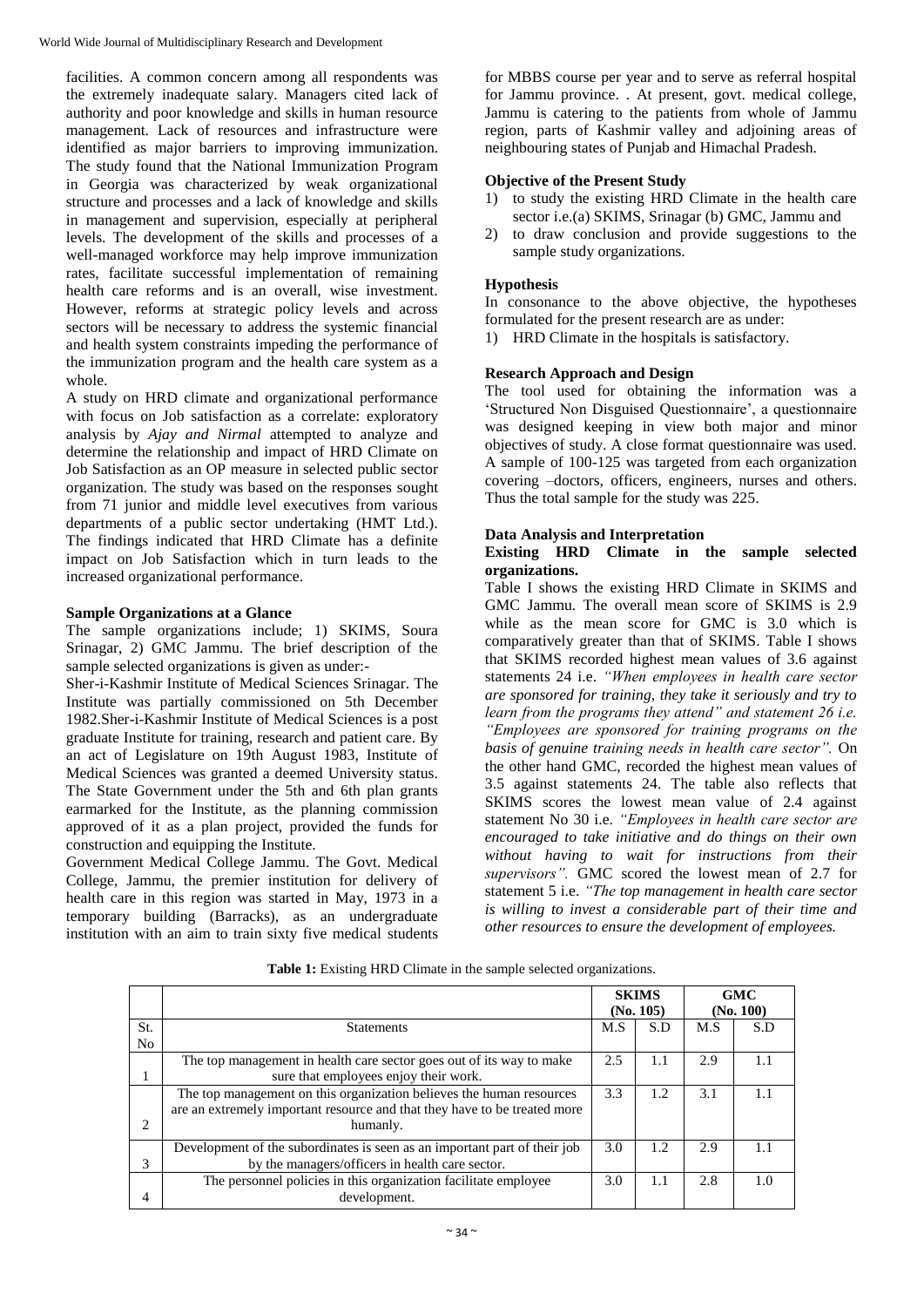|        | The top management in health care sector is willing to invest a                                                                                                                              | 2.5 | 0.9     | 2.7              | 1.1 |
|--------|----------------------------------------------------------------------------------------------------------------------------------------------------------------------------------------------|-----|---------|------------------|-----|
| 5      | considerable part of their time and other resources to ensure the<br>development of employees.                                                                                               |     |         |                  |     |
| 6      | Senior officers/executives in this organization take active interest in their<br>juniors and help them to learn their job.                                                                   | 2.9 | 1.1     | 3.1              | 1.1 |
| $\tau$ | People in the health care sector lacking confidence in doing their job are<br>helped to acquire competence rather than being left unattended.                                                | 2.8 | 1.1     | 2.9              | 1.1 |
| 8      | Managers in this organization believe that employee's behavior can be<br>changed and people can be developed at any stage of their life.                                                     | 2.7 | 1.0     | 3.0              | 1.1 |
| 9      | People in this organization are helpful to each other.                                                                                                                                       |     | 1.2     | 3.4              | 1.1 |
| 10     | Employees in the health care sector are very informal and do not hesitate<br>to discuss their personal problems with their supervisors.                                                      | 2.9 | 1.0     | 3.2              | 1.1 |
| 11     | The psychological climate of the health care sector is very conducive for<br>any employee interested in developing himself by acquiring new<br>knowledge and skills.                         | 2.9 | 1.3     | 3.0              | 1.1 |
| 12     | Seniors guide their juniors and prepare them for future<br>responsibilities/roles that they are likely to take up.                                                                           | 3.2 | 1.2     | 3.4              | 1.2 |
| 13     | The top management in the health care sector makes efforts to identify<br>and utilize the potential of employees.                                                                            | 3.0 | 1.3     | $\overline{3.1}$ | 1.1 |
| 14     | Promotion decisions in this organization are based on the suitability of<br>the promotee rather than on favoritism.                                                                          | 3.0 | 1.3     | 2.9              | 1.3 |
| 15     | There are mechanisms in this organization to reward any good work done<br>or any contribution made by employees.                                                                             | 2.5 | 1.3     | 2.8              | 1.2 |
| 16     | When an employee in the health care sector does good work his<br>supervising officers take special care to appreciate it.                                                                    | 2.7 | 1.2     | 3.0              | 1.2 |
| 17     | Performance Appraisal reports in this organization are based on objective<br>assessment and adequate information and not on favoritism.                                                      | 3.1 | 1.1     | 3.1              | 1.0 |
| 18     | People in health care sector do not have any fixed mental impressions<br>about each other.                                                                                                   | 3.0 | 1.2     | 3.2              | 1.0 |
| 19     | Employees in this organization are encouraged to experiment with new<br>methods and try out creative ideas.                                                                                  | 2.8 | 1.1     | 2.9              | 1.2 |
| 20     | When an employee in health care sector makes a mistake, his supervisors<br>treat him with understanding and help him to learn from such mistakes<br>rather than punish him or discourage him | 2.9 | 1.0     | 3.1              | 1.1 |
| 21     | Weaknesses of employees in this organization are communicated to them<br>in a non threatening way.                                                                                           | 2.9 | 1.1     | 3.0              | 1.1 |
| 22     | When behaviour reedback is given to employees in health care sector,<br>they take it seriously and use it for development                                                                    | 3.1 | 1.2     | 3.2              | 1.0 |
| 23     | Employees in this organization take pains to find out their strengths<br>weaknesses from their officers and colleagues.                                                                      | 2.8 | 1.2     | 3.2              | 1.0 |
| 24     | When employees in health care sector are sponsored for training, they<br>take it seriously and try to learn from the programs they attend.                                                   | 3.6 | 1.1     | 3.5              | 1.2 |
| 25     | Employees in this organization when returning from training programs<br>are given opportunities to tryout what they have learnt                                                              | 3.3 | 1.0     | 3.2              | 1.1 |
| 26     | Employees are sponsored for training programs on the basis of genuine<br>training needs in health care sector.                                                                               | 3.6 | 1.0     | 3.2              | 1.0 |
| 27     | People trust each other in this organization.                                                                                                                                                | 2.9 | 1.1     | 3.1              | 1.1 |
| 28     | Employees in health care sector are not afraid to discuss or express their<br>feelings with their supervisors.                                                                               | 3.1 | $1.1\,$ | 3.3              | 1.1 |
| 29     | Employees in health care sector are not afraid to discuss or express their<br>feelings with their subordinates.                                                                              | 3.0 | 1.1     | 3.4              | 1.1 |
| 30     | Employees in health care sector are encouraged to take initiative and do<br>things on their own without having to wait for instructions from their<br>supervisors.                           | 2.4 | 1.2     | 2.8              | 1.1 |
| 31     | Delegation of authority to encourage juniors to develop and handle<br>higher responsibilities is quiet common in this organization.                                                          | 2.5 | 1.1     | 3.0              | 1.0 |
| 32     | When seniors in health care sector delegate authority to juniors use it as<br>an opportunity for development.                                                                                | 3.2 | 0.9     | 3.3              | 1.0 |
| 33     | Team spirit is of high order in this organization.                                                                                                                                           | 3.3 | 1.2     | 3.2              | 1.1 |
| 34     | When problems arise in health care sector, people discuss these problems<br>openly and try to solve them rather than keep accusing each other behind<br>their backs.                         | 2.8 | 1.1     | 3.1              | 1.2 |
| 35     | Career opportunities are pointed out by juniors to senior officers in this<br>organization.                                                                                                  | 2.8 | 1.2     | 3.1              | 1.0 |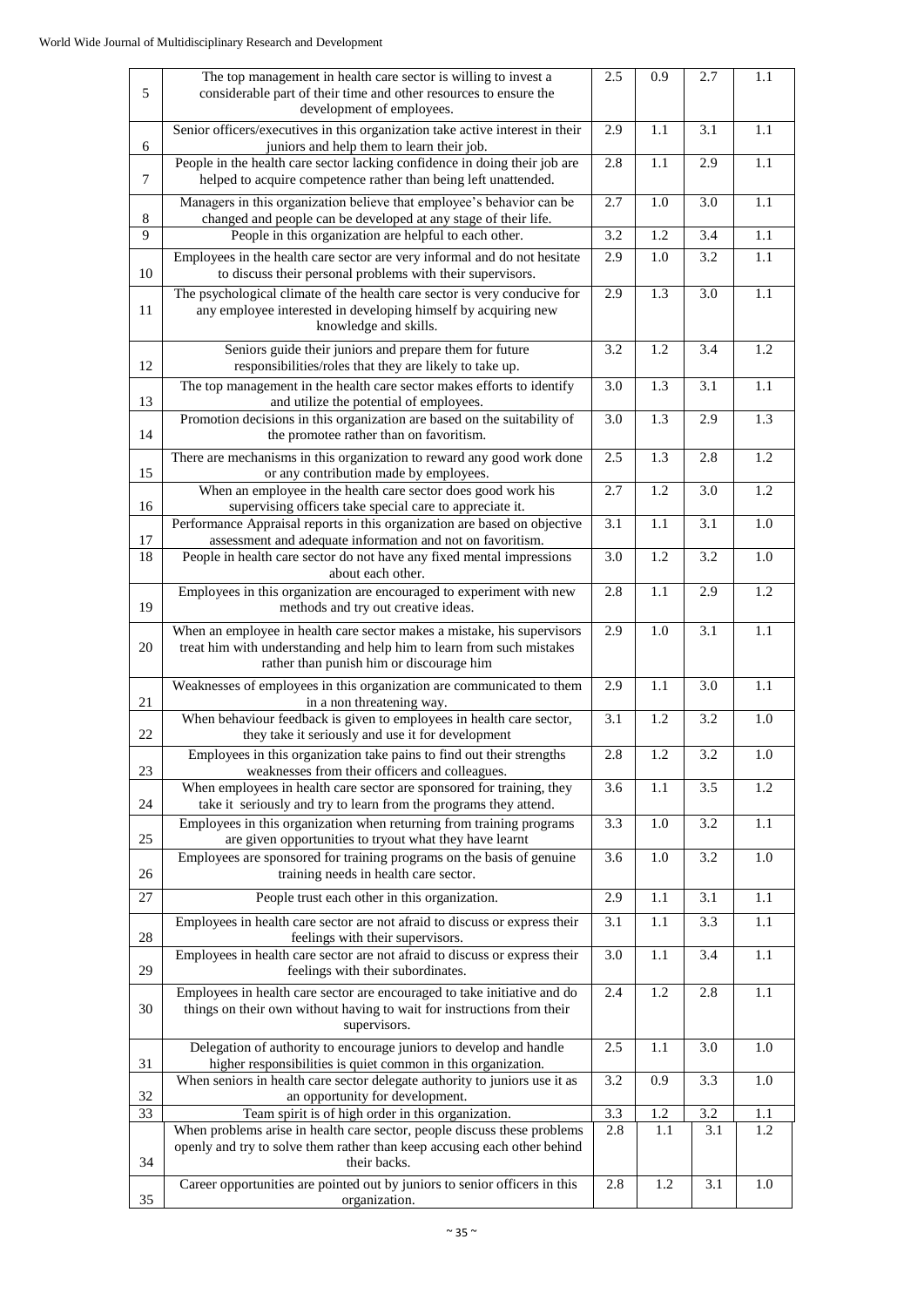|    | The health care sector's future plans are made known to the managerial   | 2.9 | 1.0 | 3.2 |  |
|----|--------------------------------------------------------------------------|-----|-----|-----|--|
| 36 | staff to help them to develop their juniors and prepare them for future. |     |     |     |  |
|    | This organization ensures employee's welfare to such an extent that the  | 2.5 |     | 3.0 |  |
| 37 | employees can save a lot of their mental energy for work purposes.       |     |     |     |  |
| 38 | Job rotation in health care sector facilitates employee development.     | 3.5 |     | 3.3 |  |
|    | ТОТАІ.                                                                   | 2.9 |     | 3.0 |  |

- 1. Scoring Scale: Almost always true=(5),mostly true=(4),sometimes true=(3),rarely true=(2),not at all  $true=(1)$
- 2. M.S=Mean Score
- 3. S.D=standard deviation
- 4. %=percentage to mean score.



Fig 1: Existing HRD Climate in sample study organizations

#### **Existing HRD Climate in sample study organizations with Z values.**

To test the level of significance, Z test was conducted and it is concluded from table II, that the mean for SKIMS for the dimensions of General Climate and OCATPACE Culture is  $\leq$ 3 while as for HRD Mechanisms is  $\geq$ 3. For GMC Jammu a mean of  $> 3$  is scored for all the dimensions of HRD

Climate. The P value for General Climate (P value= 0.08) and HRD Mechanisms (P value= $0.64$ ) >  $0.05$  hence Ho i.e. HRD climate in health care sector is satisfactory is accepted for these two dimensions. While as for OCTAPACE Culture (P value= $0.02$ ) < $0.05$  thus Ha is accepted for this dimension.

| <b>Dimensions</b>       |     | <b>GMC</b><br>(No. 100) |     | <b>SKIMS</b><br>(No. 105) |        |          | <b>Z</b> value |  |
|-------------------------|-----|-------------------------|-----|---------------------------|--------|----------|----------------|--|
|                         | M.S | S.D                     | M.S | S.D                       |        | P Value  |                |  |
| <b>General Climate</b>  | 2.9 | 0.7                     | 3.1 | 0.6                       | $-1.7$ | $0.08*$  |                |  |
| <b>OCTAPACE Culture</b> | 2.9 | 0.6                     | 3.1 | 0.7                       | $-2.2$ | $0.02**$ |                |  |
| <b>HRD</b> Mechanisms   | 3.1 | 0.7                     | 3.2 | $0.8\,$                   | -0.4   | $0.64*$  |                |  |

**Table 2:** Status of HRD Climate in the sample study organizations with Z values



**Fig 2:** Existing HRD Climate in sample study organizations with Z values